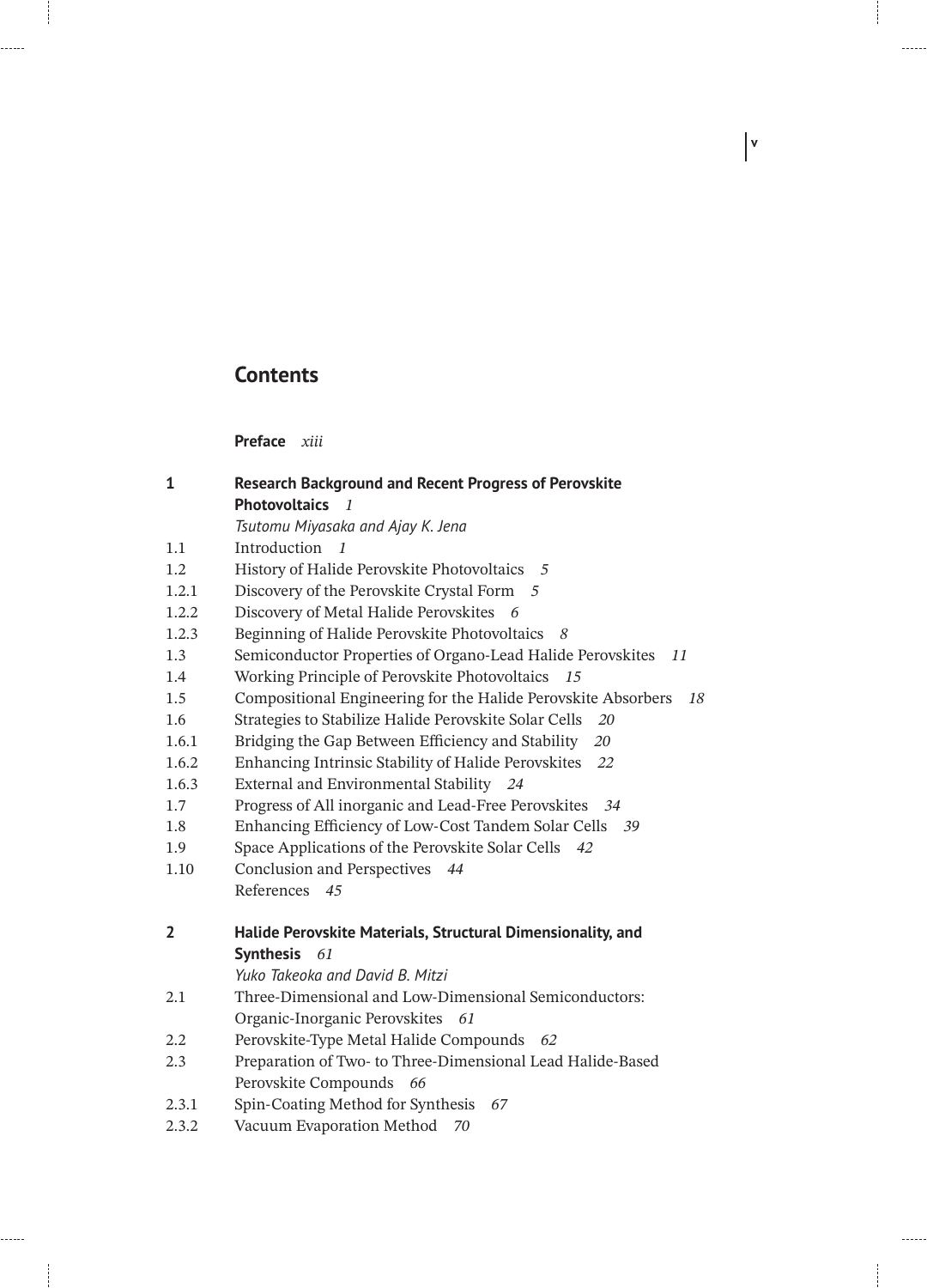**vi** *Contents*

| 2.3.3<br>2.3.4<br>2.3.5<br>2.3.6<br>2.4 | Two-Step Deposition Method 72<br>Self-Intercalation Method 73<br>Layer-by-Layer Self-Assembly Method 74<br>Langmuir-Blodgett Method 75<br>Conclusion 75 |
|-----------------------------------------|---------------------------------------------------------------------------------------------------------------------------------------------------------|
|                                         | References<br>76                                                                                                                                        |
| 3                                       | Microstructures and Grain Boundaries of Halide Perovskite<br>Thin Films 81                                                                              |
|                                         | Yuanyuan Zhou and Nitin P. Padture                                                                                                                      |
| 3.1                                     | Introduction 81                                                                                                                                         |
| 3.2                                     | Microstructure Characteristics 82                                                                                                                       |
| 3.2.1                                   | The Nature of Grain Boundaries (GBs) 82                                                                                                                 |
| 3.2.2                                   | Grain Size and Distribution 86                                                                                                                          |
| 3.2.3                                   | Crystallographic Texture 87                                                                                                                             |
| 3.3                                     | Microstructural Evolution in HP Thin Films<br>88                                                                                                        |
| 3.3.1                                   | Genesis of Microstructure 88                                                                                                                            |
| 3.3.2                                   | Grain Growth 89                                                                                                                                         |
| 3.4                                     | Influence of Microstructures and GBs on Performance and Stability<br>92                                                                                 |
| 3.4.1                                   | Grain Size Effects<br>92                                                                                                                                |
| 3.4.2                                   | Effects of the Nature of GBs<br>- 95                                                                                                                    |
| 3.4.3                                   | Crystallographic Texture Effects<br>98                                                                                                                  |
| 3.5                                     | Outlook 99                                                                                                                                              |
|                                         | Acknowledgments<br>101                                                                                                                                  |
|                                         | References 101                                                                                                                                          |
| 4                                       | Defect Properties of Halide Perovskites for Photovoltaic                                                                                                |
|                                         | Applications 107                                                                                                                                        |
|                                         | Zewen Xiao and Yanfa Yan                                                                                                                                |
| 4.1                                     | Introduction 107                                                                                                                                        |
| 4.2                                     | Defect Properties of ABX <sub>3</sub> Halide Perovskites<br>108                                                                                         |
| 4.2.1                                   | Pb-Based Halide Perovskites 108                                                                                                                         |
| 4.2.1.1                                 | Point Defects<br>108                                                                                                                                    |
| 4.2.1.2                                 | <b>Ideal Grain Boundaries</b><br>111                                                                                                                    |
| 4.2.1.3                                 | Ideal Surfaces 113                                                                                                                                      |
| 4.2.1.4                                 | Surfaces and Boundaries in Real Thin Films<br>114                                                                                                       |
| 4.2.2                                   | Sn-Based Halide Perovskites<br>115                                                                                                                      |
| 4.2.3                                   | Ge-Based Halide Perovskites<br>116                                                                                                                      |
| 4.3                                     | Defect Properties of Halide Perovskites Beyond ABX <sub>3</sub><br>117                                                                                  |
| 4.3.1                                   | $A_2BX_6$ Halide Perovskite Derivatives<br>117                                                                                                          |
| 4.3.2                                   | $A_3B_2X_9$ Layered Halide Perovskites 118                                                                                                              |
| 4.3.3<br>4.4                            | $A_2B(I)B(III)X_6$ Halide Double Perovskites<br>120<br>Conclusion<br>123                                                                                |
|                                         | References<br>123                                                                                                                                       |
|                                         |                                                                                                                                                         |

ł

. . . . . .

 $\cdots$ 

 $\frac{1}{2}$ 

ŧ

. . . . . .

. . . . . .

 $\frac{1}{2}$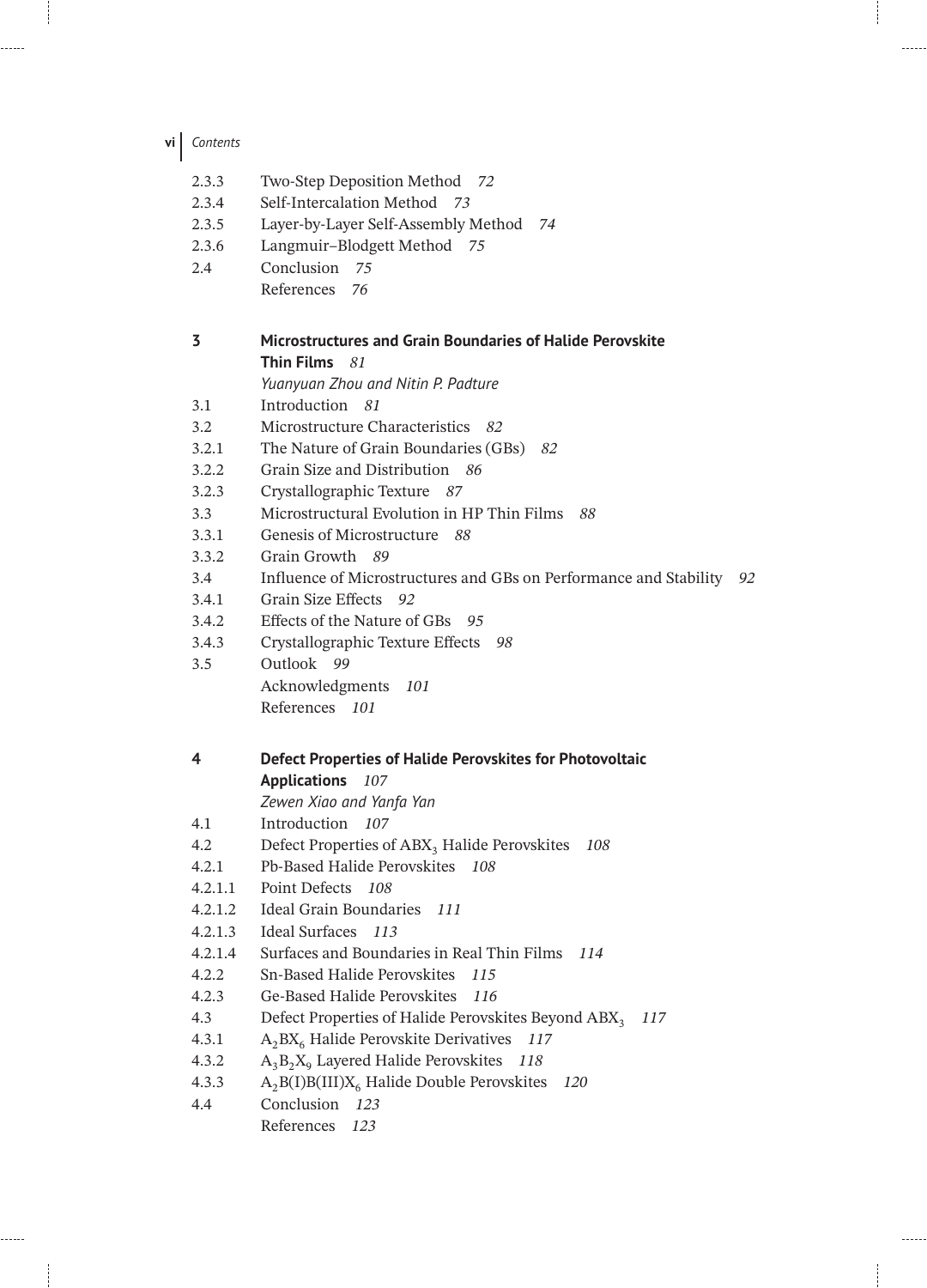*Contents* **vii**

| 5       | Physics of Perovskite Solar Cells: Efficiency, Open-Circuit             |
|---------|-------------------------------------------------------------------------|
|         | <b>Voltage, and Recombination</b><br>127                                |
|         | <b>Wolfgang Tress</b>                                                   |
| 5.1     | Theory 127                                                              |
| 5.1.1   | Power-Conversion Efficiency of a Solar Cell 127                         |
| 5.1.2   | The Ideal Solar Cell: Shockley-Queisser Limit<br>129                    |
| 5.1.3   | Radiative Limit, Reciprocity, and Detailed Balance<br>132               |
| 5.1.4   | Non-radiative Recombination and Role of Contacts<br>135                 |
| 5.2     | Determining Efficiency and Characterizing Recombination<br>137          |
| 5.2.1   | The Current Density-Voltage $(J-V)$ Curve 137                           |
| 5.2.2   | Determination of the Bandgap and the "Voltage Deficit"<br>138           |
| 5.2.3   | Electroluminescence<br>142                                              |
| 5.2.4   | Photoluminescence<br>142                                                |
| 5.2.5   | Transient Photoluminescence<br>144                                      |
| 5.2.6   | Electrochemical Impedance Spectroscopy<br>146                           |
| 5.2.7   | Transient Photovoltage Decay and IMVS<br>148                            |
| 5.2.8   | The Ideality Factor 150                                                 |
| 5.2.9   | Space Charge-Limited Currents<br>152                                    |
| 5.3     | Recombination in Perovskite Solar Cells: What We Know<br>152            |
| 5.3.1   | Intrinsic Properties of the Perovskite Crystal 153                      |
| 5.3.1.1 | Relatively High Absorption and Fast Radiative Recombination<br>153      |
| 5.3.1.2 | Shallow Defects and Defect Tolerance<br>153                             |
| 5.3.1.3 | High Dielectric Constant<br>- 154                                       |
| 5.3.1.4 | Low-Frequency Lattice Phonons<br>154                                    |
| 5.3.1.5 | Further Explanations for Reduced Recombination<br>155                   |
| 5.3.2   | Impurities<br>156                                                       |
| 5.3.3   | Grain Boundaries<br>156                                                 |
| 5.3.4   | Interfaces: Between Alignment and Passivation 157                       |
| 5.3.5   | Mobile Ions<br>159                                                      |
| 5.4     | Summary and Outlook 160                                                 |
|         | Acknowledgments<br>161                                                  |
|         | References 161                                                          |
| 6       | Ionic/Electronic Conduction and Capacitance of Halide                   |
|         | <b>Perovskite Materials</b><br>173                                      |
|         | Juan Bisquert, Germà Garcia-Belmonte, and Antonio Guerrero              |
| 6.1     | Introduction<br>173                                                     |
| 6.2     | Overview<br>174                                                         |
| 6.3     | Carrier Transport<br>176                                                |
| 6.3.1   | General Determination of Transport Coefficients, Diffusion Coefficient, |
|         | and Mobility<br>176                                                     |
| 6.3.2   | Mixed Ionic/Electronic Conduction and Time Constants<br>176             |
| 6.3.3   | Measurement of Ionic Conductivity by Galvanostatic Transient            |
|         | Method 177                                                              |
| 6.3.4   | Measurement of Ionic Diffusion by Impedance Spectroscopy 179            |

 $\mathbf{I}$ 

......

. . . . . .

 $\frac{1}{2}$ 

 $\overline{\phantom{a}}$ 

. . . . . .

 $\cdots$ 

 $\frac{1}{2}$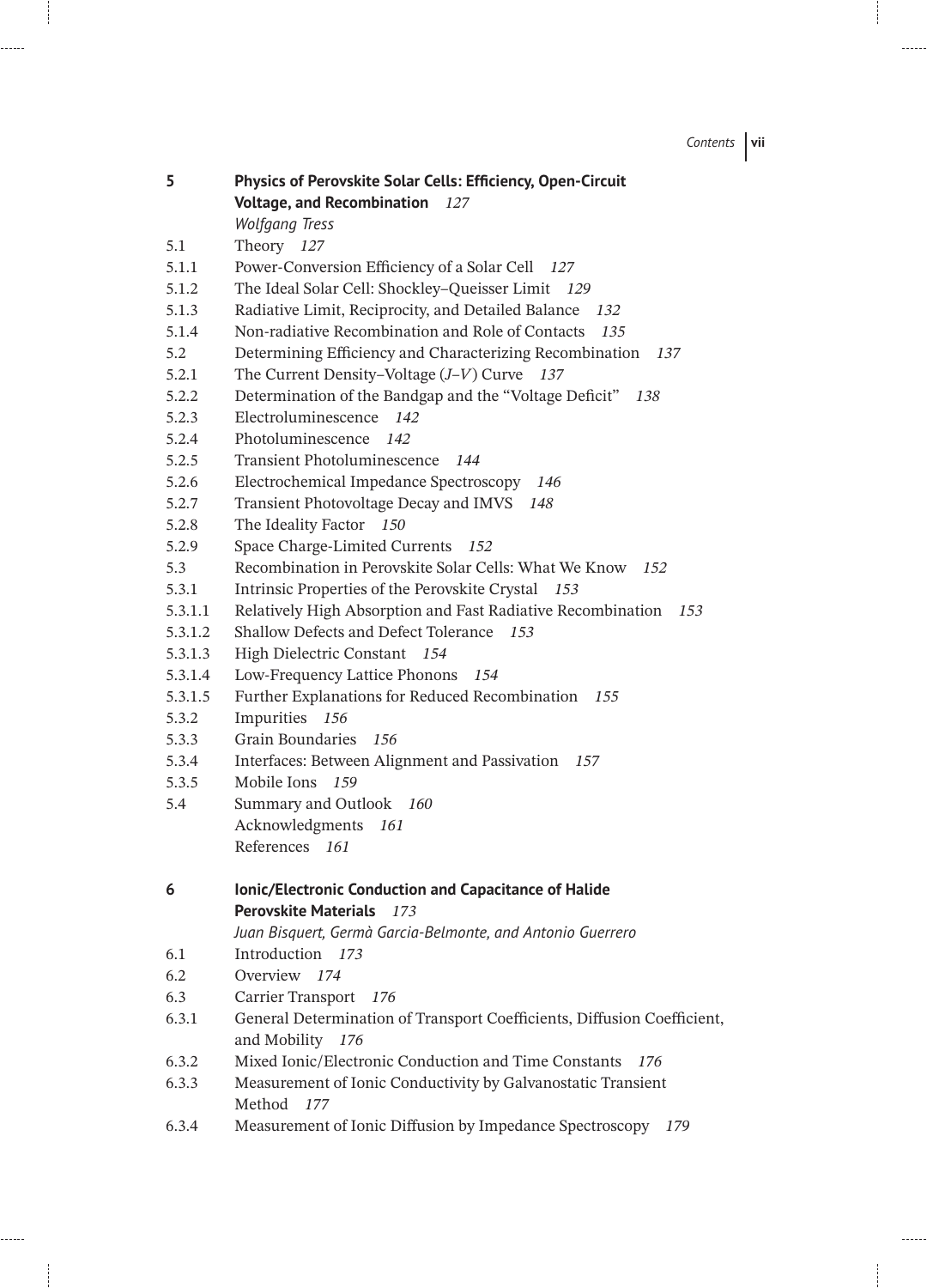| viii  <br>Contents |  |
|--------------------|--|
|--------------------|--|

| 6.3.5 | Ionic Drift Causes Suppression of Luminescence 181                          |
|-------|-----------------------------------------------------------------------------|
| 6.4   | Interpretation of Capacitances in Semiconductor                             |
|       | Devices<br>183                                                              |
| 6.4.1 | Dielectric Relaxation<br>184                                                |
| 6.4.2 | Chemical Capacitance<br>184                                                 |
| 6.4.3 | Electrode Polarization<br>185                                               |
| 6.4.4 | Depletion Capacitance at the Schottky Barrier<br>185                        |
| 6.4.5 | Capacitance Associated to Defect Levels<br>186                              |
| 6.5   | Surface Polarization and Capacitances of MHP<br>186                         |
| 6.5.1 | General Properties of the Capacitance of MHP<br>186                         |
| 6.5.2 | Complexity of Mott-Schottky Analysis<br>191                                 |
| 6.5.3 | Measurement of Trap Density 192                                             |
| 6.6   | Impedance Spectroscopy and the Equivalent Circuit Model<br>194              |
| 6.6.1 | Interpretation of Equivalent Circuits<br>194                                |
| 6.6.2 | Negative Capacitance Phenomena<br>197                                       |
| 6.6.3 | Application of IS Model to Understanding of Memory<br><b>Effects</b><br>199 |
| 6.7   | Intensity-Modulated Photocurrent Spectroscopy<br><i>200</i>                 |
| 6.8   | Dynamic Response in Time Transient Methods 203                              |
| 6.8.1 | Time Transients of Photovoltage and Charge-Discharge                        |
|       | Methods 203                                                                 |
| 6.8.2 | Charge-Discharge Methods 205                                                |
| 6.8.3 | Significance of Surface Charging in MHP<br>20.5                             |
| 6.9   | Conclusions 207                                                             |
|       | References 207                                                              |
| 7     | Hysteresis of /-V Performance: Its Origin and Engineering for               |
|       | Elimination 215                                                             |
|       | Seul-Gi Kim and Nam-Gyu Park                                                |
| 7.1   | Introduction<br>215                                                         |
| 7.2   | Hysteresis in Current-Voltage Performance<br>216                            |
| 7.3   | Material and Structure Design to Reduce Hysteresis<br>219                   |
| 7.3.1 | Grain Boundary Engineering<br>219                                           |
| 7.3.2 | Interfacial Engineering 220                                                 |
| 7.3.3 | Defect Engineering 221                                                      |
| 7.4   | Effect of Alkali Cation Doping 223                                          |
| 7.4.1 | Reduction in Hysteresis by KI Doping: A Universal                           |
|       | Approach<br>223                                                             |
| 7.4.2 | Passivation Effect of Excess KI<br>225                                      |
| 7.4.3 | Location of Potassium Ion in Perovskite<br>226                              |
| 7.4.4 | In situ Photoluminescence (PL) as a Tool to Measure Ion Migration           |
|       | Kinetics 227                                                                |
| 7.5   | Summary 229                                                                 |
|       | References 230                                                              |

ł

 $\cdots$ 

 $\frac{1}{2}$ 

 $\begin{array}{c} \begin{array}{c} \begin{array}{c} \end{array} \\ \begin{array}{c} \end{array} \end{array} \end{array}$ 

 $\frac{1}{2}$ 

......

......

 $\mathcal{L}^{\text{max}}$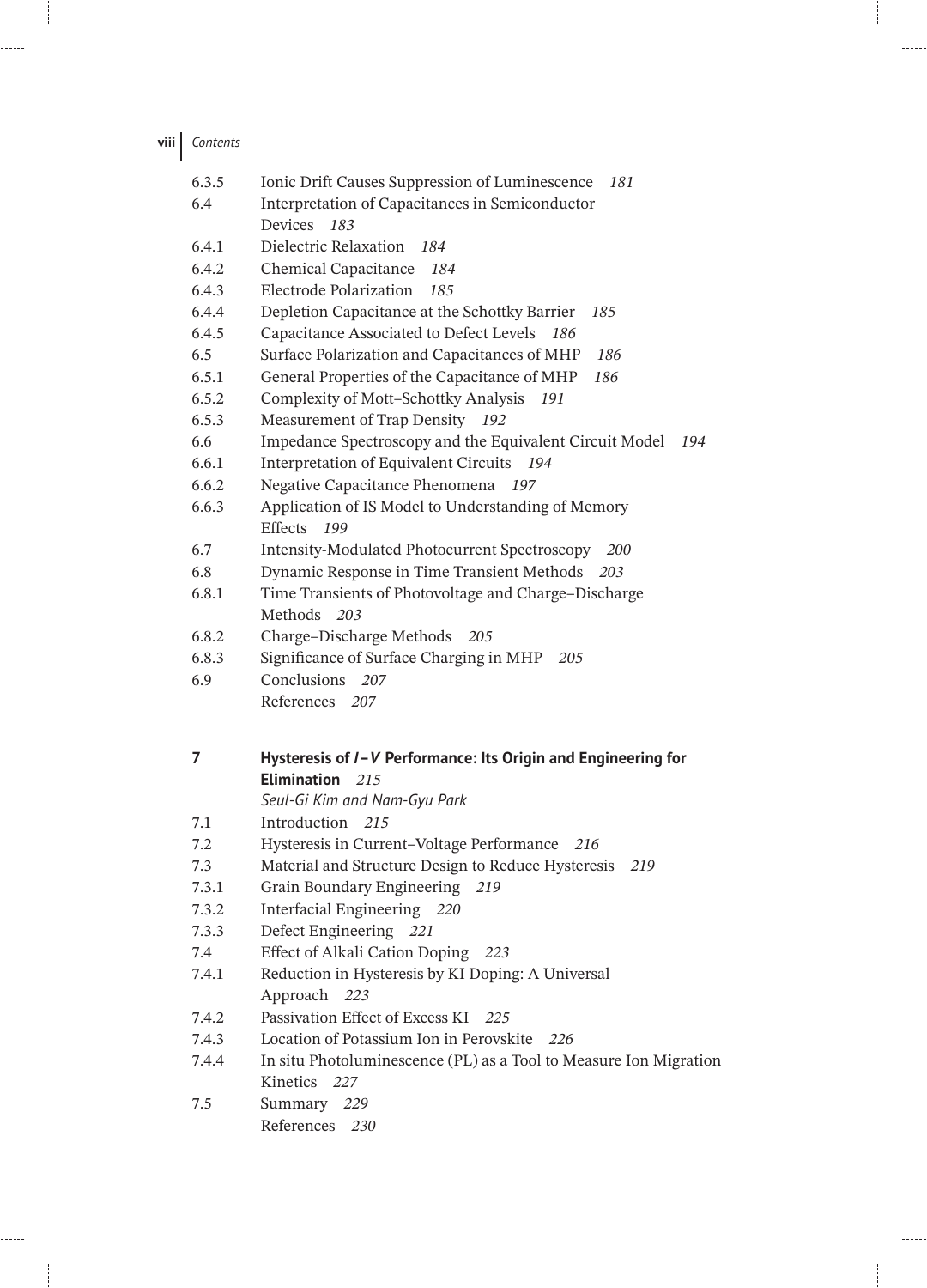*Contents* **ix**

 $\overline{\phantom{a}}$ 

 $\frac{1}{2}$ 

| 8       | High-Efficiency Solar Cells with Polyelemental,                                            |
|---------|--------------------------------------------------------------------------------------------|
|         | Multicomponent Perovskite Materials 233                                                    |
|         | Somayeh Gholipour, Yaser Abdi, and Michael Saliba                                          |
| 8.1     | Introduction 233                                                                           |
| 8.2     | Polyelemental, Multicomponent Engineering 235                                              |
| 8.2.1   | Single-Cation Perovskites 236                                                              |
| 8.2.2   | Double-Cation Perovskites: Stabilizing the Black Phase 237                                 |
| 8.2.3   | Triple-Cation Perovskites: Stable and Reproducible Devices 238                             |
| 8.2.4   | Quadruple-Cation Perovskite: Improvement of Long-Term Device                               |
|         | Stability 239                                                                              |
| 8.2.5   | Methylammonium-Free Perovskite: Staying in the Black Phase with                            |
|         | <b>Fewer Components</b><br>240                                                             |
| 8.3     | Conclusions<br>242                                                                         |
|         | References 243                                                                             |
|         |                                                                                            |
| 9       | All-Inorganic Perovskite Photovoltaics 247                                                 |
|         | Ajay K. Jena, Zhanglin Guo, and Tsutomu Miyasaka                                           |
| 9.1     | Introduction 247                                                                           |
| 9.2     | All-Inorganic Lead Halide Perovskites<br>- 249                                             |
| 9.2.1   | Cesium Lead Iodide (CsPbI <sub>3</sub> ): Black-Phase Stabilization<br>249                 |
| 9.2.1.1 | Additive Approach 251                                                                      |
| 9.2.1.2 | Quantum Dot-Induced Black-Phase Stabilization<br>252                                       |
| 9.2.1.3 | Stabilization by Surface Treatment 253                                                     |
| 9.2.1.4 | B-Site Doping 253                                                                          |
| 9.2.2   | Cesium Lead Bromide (CsPbBr <sub>3</sub> ) 256                                             |
| 9.2.3   | Cesium Lead Mixed-Halide Perovskites (CsPbI <sub>3-x</sub> Br <sub>x</sub> ) 257           |
| 9.3     | All-Inorganic Tin Halide Perovskites 267                                                   |
| 9.3.1   | $CSSnX_3$ (X = I, Br, Cl) 267                                                              |
| 9.3.2   | $Cs_2SnX_6$ (X = I, Br) 269                                                                |
| 9.4     | All-Inorganic Silver-Bismuth Halides<br>270                                                |
| 9.4.1   | $\text{Cs}_2\text{M}_1\text{(I)}\text{M}_2\text{(III)}\text{X}_6$ Double Perovskite<br>271 |
| 9.4.2   | $\text{Ag}_a\text{Bi}_b\text{X}_{a+3b}$ Rudorffites 275                                    |
| 9.5     | Summary and Outlook 279                                                                    |
|         | Acknowledgments 280                                                                        |
|         | References 280                                                                             |
|         |                                                                                            |
| 10      | <b>Sn-Based Halide Perovskite Solar Cells</b><br>293                                       |
|         | Shuzi Hayase                                                                               |
| 10.1    | Introduction<br>293                                                                        |
| 10.2    | Sn-Pb Perovskite Solar Cells<br>293                                                        |
| 10.2.1  | Background<br>- 293                                                                        |
| 10.2.2  | Stabilization of Sn(II) Ions<br>295                                                        |
| 10.2.3  | Efficiency Enhancement 296                                                                 |
| 10.2.4  | Interfacial Engineering and Device Architecture<br>298                                     |
| 10.3    | Pb-free Sn Perovskite Solar Cells 304                                                      |

 $\overline{\phantom{a}}$ 

. . . . . .

. . . . . .

 $\frac{1}{2}$ 

 $\frac{1}{2}$ 

 $1.1.1.1$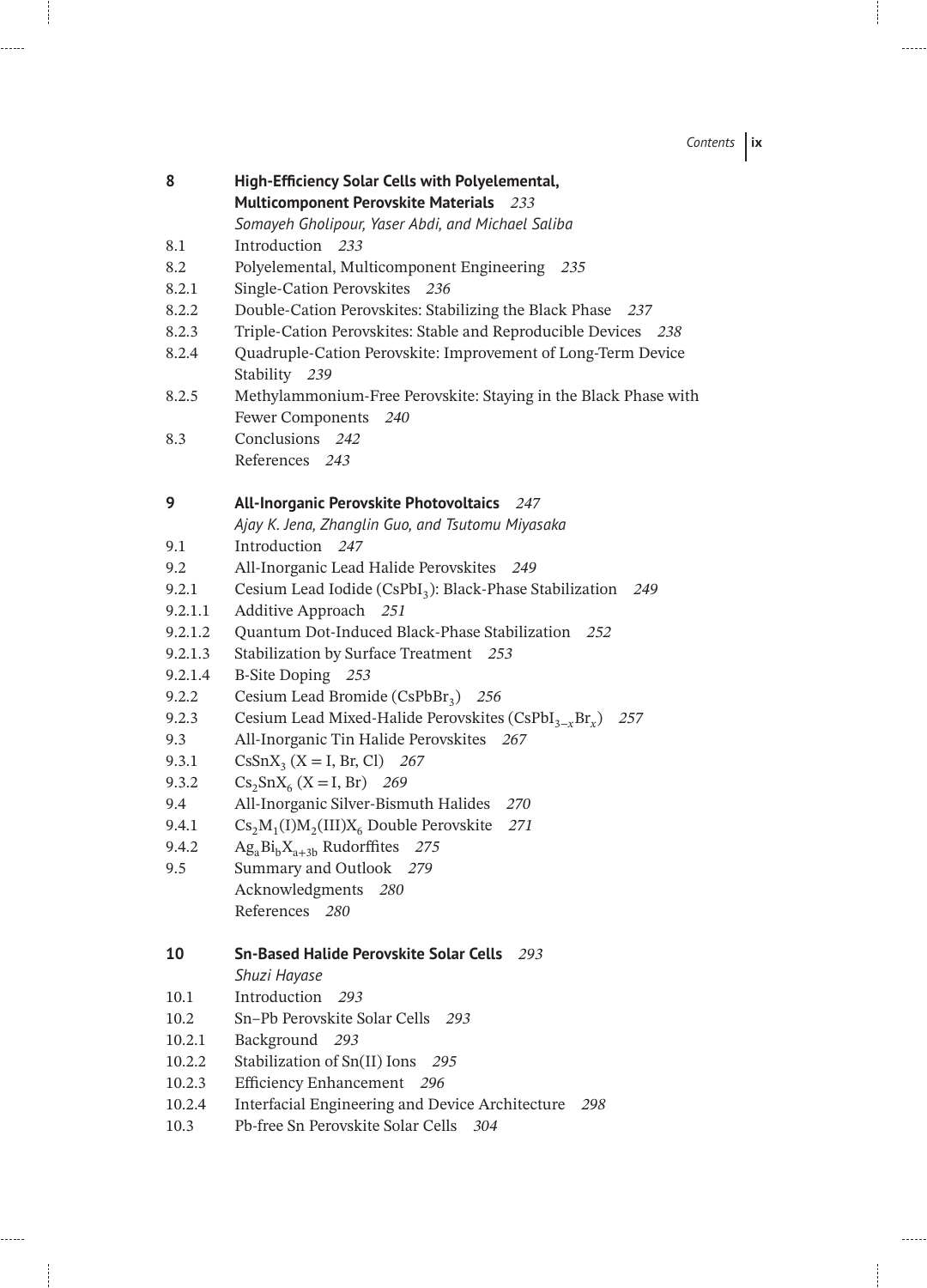| x | Contents |
|---|----------|
|---|----------|

ł

......

. . . . . .

ţ

| 10.3.1           | Background 304                                                                                                 |
|------------------|----------------------------------------------------------------------------------------------------------------|
| 10.3.2           | Ge-Doped Sn Perovskites 307                                                                                    |
| 10.3.3           | Efficiency Enhancement by Grain Boundary Passivation<br>309                                                    |
| 10.4             | Conclusion 314                                                                                                 |
|                  | References 315                                                                                                 |
| 11               | <b>Quantum Dots of Halide Perovskite</b> 321                                                                   |
|                  | Yaohong Zhang, Guohua Wu, and Qing Shen<br>Introduction 321                                                    |
| 11.1             |                                                                                                                |
| 11.2<br>11.2.1   | The Synthesis of Halide Perovskite QDs 321<br>Ligand-Assisted Reprecipitation Method 322                       |
|                  | Hot Injection Method 322                                                                                       |
| 11.2.2<br>11.2.3 | Ion Exchange Reactions 325                                                                                     |
| 11.3             | The Photophysics of Halide Perovskite QDs 326                                                                  |
| 11.3.1           | Tunable Bandgap 326                                                                                            |
| 11.3.2           | Multiple Exciton Generation 327                                                                                |
| 11.3.3           | Hot Electron Extraction 327                                                                                    |
| 11.4             | Surface Passivation of Halide Perovskite QDs<br>329                                                            |
| 11.4.1           | Surface Ligand Engineering 329                                                                                 |
| 11.4.2           | Post-Synthetic Treatment 331                                                                                   |
| 11.4.3           | Surface Coating 332                                                                                            |
| 11.5             | Applications of Halide Perovskite QDs 334                                                                      |
| 11.5.1           | Light-Emitting Diode (LED) 334                                                                                 |
|                  |                                                                                                                |
| 11.5.2           | Solar Cells 337                                                                                                |
| 11.6             | Conclusion and Outlook 340                                                                                     |
|                  | References 340                                                                                                 |
| 12               | <b>Perovskite Light-Emitting Diode Technologies</b><br>- 345<br>Kangyu Ji, Miguel Anaya, and Samuel D. Stranks |
| 12.1             | Introduction 345                                                                                               |
| 12.2             | Physics Behind Operation of Perovskite-Based LEDs 346                                                          |
| 12.2.1           | Photon Generation by Electrostimulation<br>347                                                                 |
| 12.2.2           | Charge Balance in PeLEDs<br>348                                                                                |
| 12.2.3           | Non-radiative Losses in PeLEDs 349                                                                             |
| 12.2.4           | Photon Recycling in PeLEDs 350                                                                                 |
| 12.3             | Progress on Perovskite-Based LEDs<br>350                                                                       |
| 12.3.1           | Literature Review<br>356                                                                                       |
| 12.3.1.1         | Near-Infrared PeLEDs<br>356                                                                                    |
| 12.3.1.2         | Red PeLEDs 359                                                                                                 |
| 12.3.1.3         | Green PeLEDs<br>361                                                                                            |
| 12.3.1.4         | <b>Blue PeLEDs</b><br>- 365                                                                                    |
| 12.4             | Challenges and Outlook<br>367                                                                                  |
| 12.5             | Conclusions 370                                                                                                |
|                  | Acknowledgments<br>370<br>References 371                                                                       |

ţ

 $\cdots$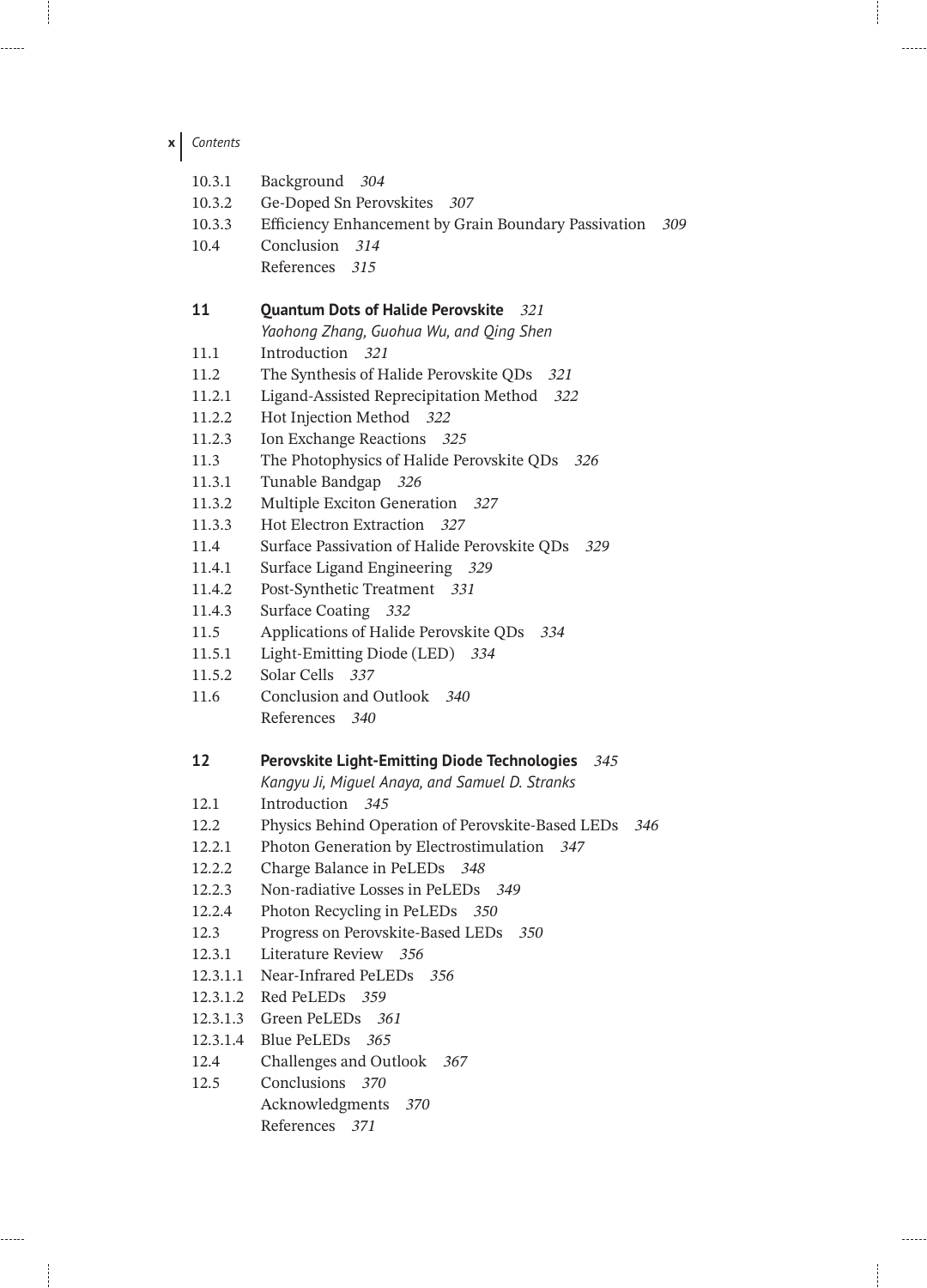*Contents* **xi**

 $1.1.1.1$ 

| 13   | <b>Perovskites Enabled Highly Sensitive and Fast</b> |
|------|------------------------------------------------------|
|      | <b>Photodetectors</b> 383                            |
|      | Nicholas Lauersdorf and Jinsong Huang                |
| 13.1 | Introduction 383                                     |
| 122  | Why Doverables for Destadatestars<br>າດາ             |

- 13.2 Why Perovskites for Photodetectors *383* 13.3 Types of Perovskite Photodetectors *386*
- 13.3.1 Photodiodes *386*
- 13.3.1.1 Broadband Photodiodes *387*

. . . . . .

......

- 13.3.1.2 Narrowband Photodiodes *392*
- 13.3.2 Photoconductors *394*
- 13.3.2.1 Vertical Photoconductors *396*
- 13.3.2.2 Lateral Photoconductors *397*
- 13.3.3 Phototransistor *400*
- 13.4 Conclusion *402* Acknowledgment *402* Disclaimer *402* References *403*

## **14 Metal Halide Perovskites for Sensitive X-ray Detectors** *411*

- *Jingjing Zhao, Liang Zhao, and Jinsong Huang*
- 14.1 Introduction *411*
- 14.2 Working Mechanism of X-ray Detectors *412*
- 14.3 Material Properties of Ideal X-ray Detectors *413*
- 14.4 Conventional X-ray Detectors *415*
- 14.5 Perovskite X-ray Detectors *416*
- 14.5.1 Direct Perovskite X-ray Detectors *416*
- 14.5.2 Perovskite X-ray Scintillators *419*
- 14.6 Characterization of X-ray Flat Panels *422*
- 14.6.1 Sensitivity *422*
- 14.6.2 DQE *422*
- 14.6.3 MTF *423*
- 14.6.4 Pixel-to-Pixel Uniformity *424*
- 14.6.5 Imaging Lag *425*
- 14.6.6 Ghosting *425*
- 14.7 Summary and Outlook *426* Acknowledgement *427* References *427*

## **15 Perovskite-Based Multijunction Solar Cells** *433*

- *Jérémie Werner, Caleb C. Boyd, and Michael D. McGehee*
- 15.1 Introduction *433*
- 15.2 Why Perovskites? *435*
- 15.3 How to Make an Efficient Perovskite-Based Tandem? *435*
- 15.3.1 Low Bandgap Solar Cell *436*
- 15.3.1.1 Silicon *436*